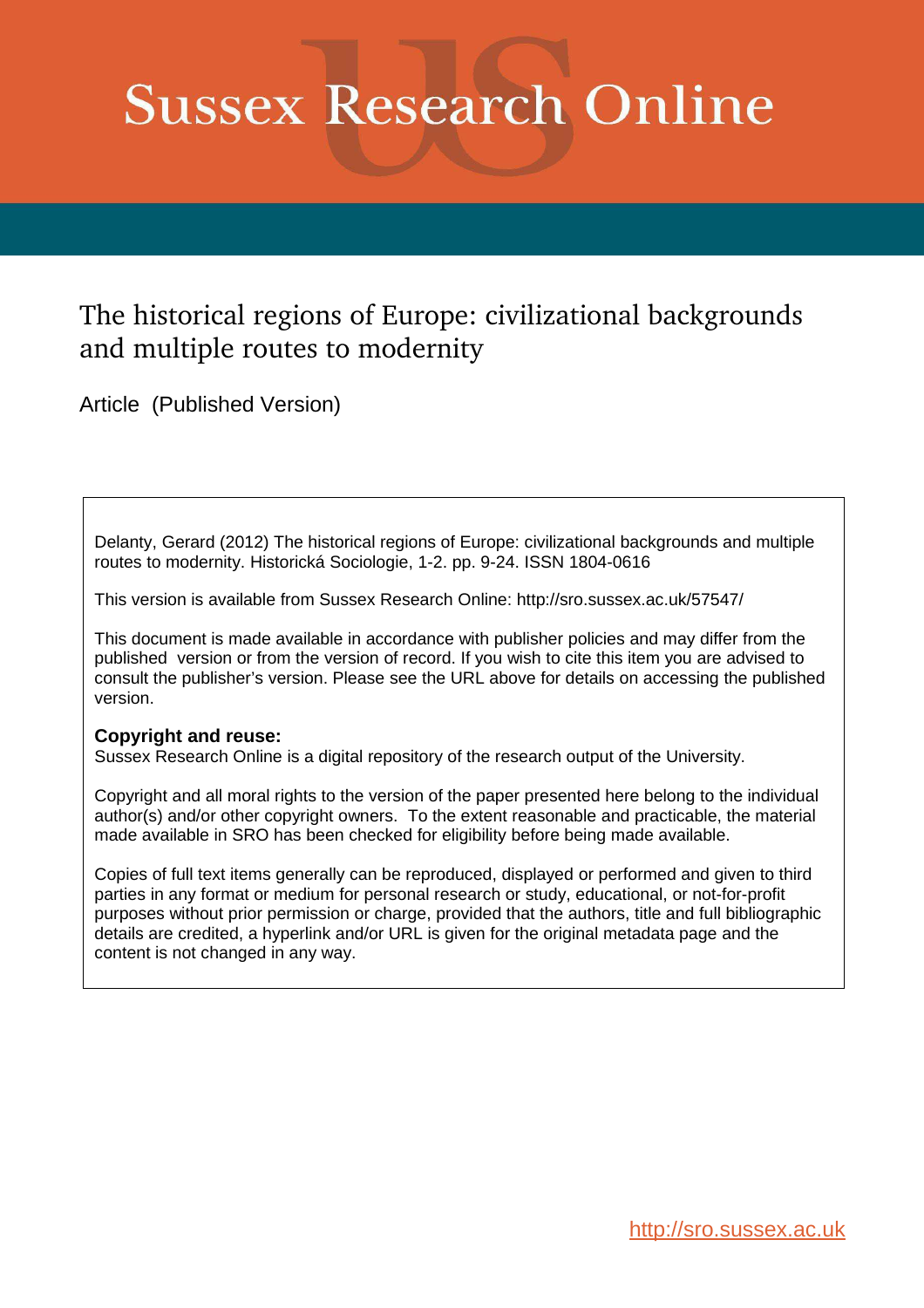## **he Historical Regions of Europe: Civilizational Backgrounds and Multiple Routes to Modernity**

GERARD DELANTY \*

**Historické regiony Evropy: Civilizační základ a vícečetné cesty k modernitě**

**Abstract:** A systematic typology or comparative analysis of European historical regions does not exist and there is relatively little literature on the topic. The argument in this paper is that a six-fold classiication is needed to capture the diversity of Europe's historical regions and that these should be seen in terms of diferent routes to modernity and have broad civilizational backgrounds in common. he forms of modernity that constitute Europe as a world historical region correspond to North Western Europe, Mediterranean Europe, Central Europe, East Central Europe, South Eastern Europe, North Eastern Europe.

**Key words:** Modernity, civilizations, Europe, historical regions.

#### **Introduction**

The topic of this paper concerns the problem of conceptualizing the plural nature of Europe.<sup>1</sup> The civilizational background has itself been diverse with routes within it that were shaped by the western and eastern currents of Roman civilization, the Russian ofspring of the Byzantine tradition that developed in the east, and the multifarious impact of Islam on the Iberian and the South Eastern regions. Four inter-linked civilizational currents formed, what I have elsewhere termed, the European inter-civilizational constellation: the Greco-Roman, the Western Christian, the Byzantine-Russian and Ottoman-Islamic traditions [Delanty 2002].<sup>2</sup> The unity and diversity of Europe derives from its civilizational diversity, which also established the basis of diferent traditions of empire. However, this does not offer a sufficient basis for an assessment of the unity and diversity of Europe, for with the unfolding of the project of modernity new dynamics came into play bringing about a more complicated tapestry that cannot be so easily accounted for in terms of civilizational forms alone. Modernity brought about a major transformation in the moral and political horizons of European societies. It placed the individual on a new level and put forward new ideas about political community that gave to the modern world a cultural model that both united and divided it, for the new ideas were not only diferently interpreted in terms of their application, but were also diferently formulated. Yet, certain trends unfolded that can be said to constitute the basic matrix of a European societal model; moreover, the ideas of modernity, including the idea of Europe, gave to European an imaginary that defined its

<sup>\*</sup> Prof. Gerard Delanty. Department of Sociology, University of Sussex, Brighton, BN1 9SN, UK. E-mail: g.delanty@sussex.ac.uk

<sup>&</sup>lt;sup>1</sup> The paper is based on Chapter 10 of my forthcoming book Formations of European Modernity: A Historical and Political Sociology of Europe (Palgrave Macmillan 2013).

<sup>&</sup>lt;sup>2</sup> Arguably a case could be made for the inclusion of Judaism as a separate civilization (in Eisenstadt's terms: a diasporic civilization).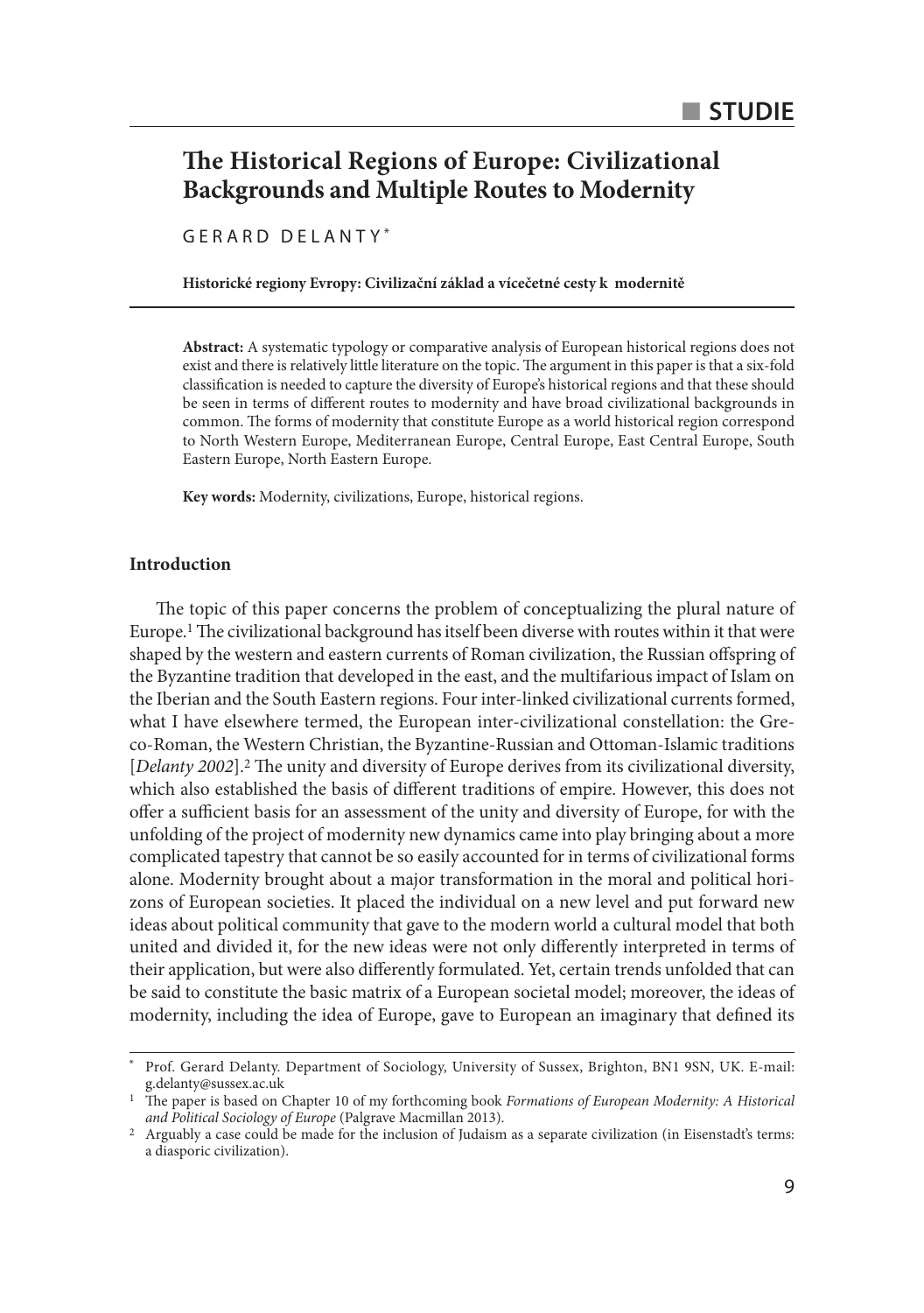identity. As with the civilizational background, modernity, too, crystallized into diferent forms and were taken up in different regional routes. The objective of this paper is to examine the regional diversity of Europe as a product both of civilizational backgrounds and the trajectories of modernity. This will entail in part a forward perspective to the twentieth century, since the shape of these routes was altered in the course of that century with the rise and fall of the Soviet Union and the creation and expansion of the European Union. However for reasons of space this cannot be explored in the present paper.

The notion of modernity offers a useful way to view the diversity of Europe since it includes a perspective on both unity and diversity. Modernity is based on a cultural model that provides a general framework of ideas and a cultural orientation; it is also based on a societal model, which can be seen in terms of relations between state, economy and civil society. A feature of European modernity in general was the fact that civil society remained relatively strong. The state was constantly challenged by organized social interests, which oten became incorporated into the sphere of the state domesticating both the state and civil society and both exerted a strong inluence over the market so that capitalism was constantly held in check by the state. In this view, the varieties of modernity that developed in Europe can be in part understood in terms of the diferent ways this societal model crystallized in the different historical regions of Europe. The notion of a historical region, despite the problems of definition, offers a fruitful approach to the analysis of the idea of Europe and an alternative to purely national histories.

A broad definition of Europe's historical regions would identify three, namely western, central and eastern Europe, to follow Jeno Szücs [1988] classiication in his famous essay "The Three Historical Regions of Europe" in which he argued for three historical regions: Western, East Central and Eastern Europe. In an earlier classic work Oskar Halecki [1950] identified four historical regions: western, west-central, east central and eastern. However, a more diferentiated and systematic approach is needed given the especially complicated nature of Central Europe and the post 1989 context that led to a major reconiguration of central and eastern Europe and the system of states established in 1919. A systematic typology or comparative analysis does not exist and there is relatively little literature on the topic [see Arnason and Doyle 2010]. The proposal in this paper is that a six-fold classification is needed to capture the diversity of routes to modernity without reducing all such routes and models of modernity to national trajectories or collapsing them into more general civilizational categories. The forms of modernity that constitute Europe as a world historical region correspond to North Western Europe, Mediterranean Europe, Central Europe, East Central Europe, South Eastern Europe, North Eastern Europe.

As with all such classifications there is the problem of defining specificity and taking into account overlap as well as broader contexts of commonality. Furthermore there is the complication that historical regions do not remain constant with the result that diferent configurations may be relevant in different periods. The map of Europe's regions will have been very diferent from the standpoint of the tenth century or the seventeenth century. However for the purpose of the present analysis assumptions will be made about the longue durée from the perspective of the present. An additional problem is the degree to which self-identification should be taken into account. In the case of historical regions self-identification can be regarded as less important than in defining national identity, not least since regional identity is not the most important feature of a historical region whose specificity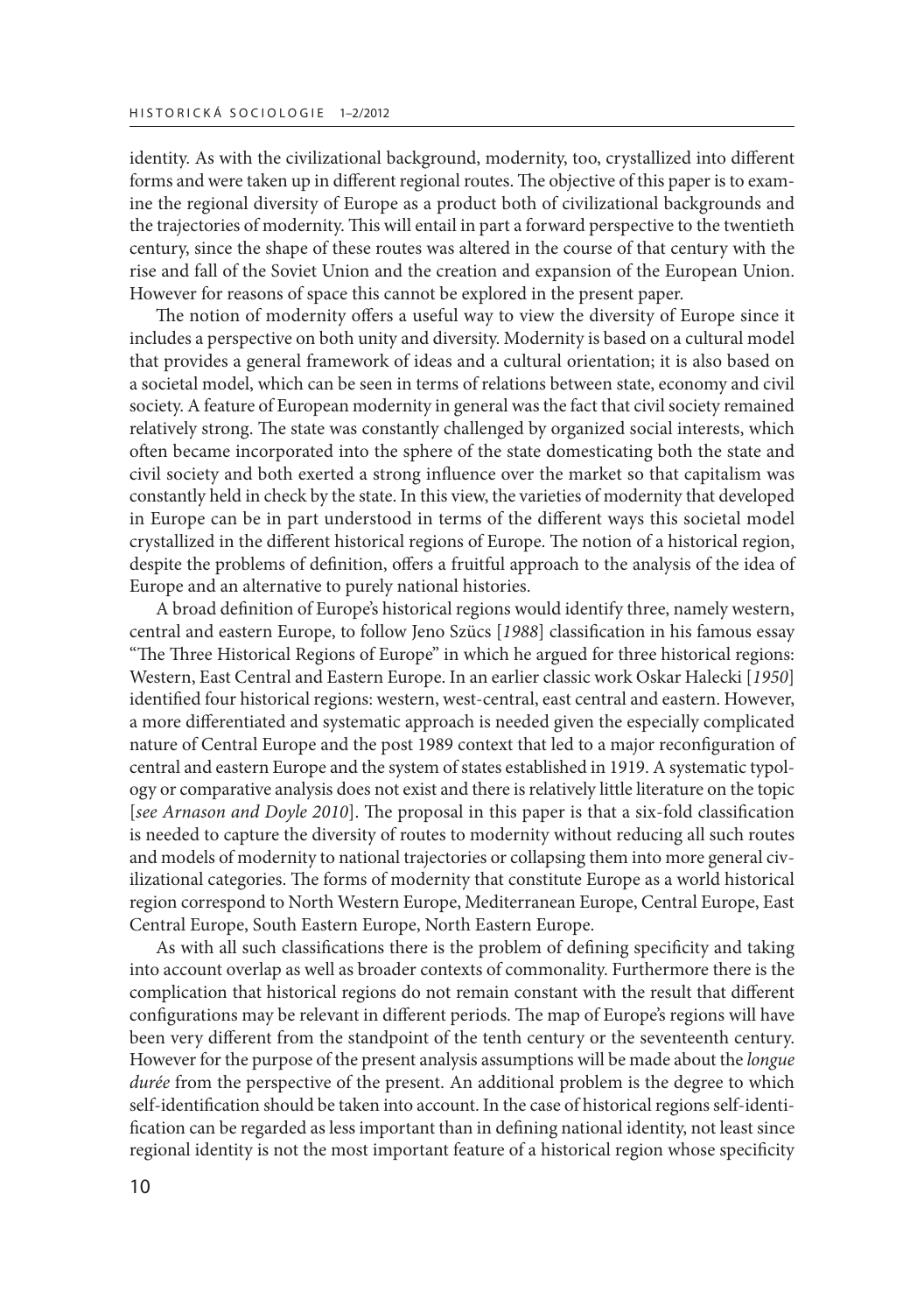may be the basis of diferent but related identities. To add a further level of complication, many regions are the product of ideological constructions – for example the notion of Mitteleuropa, or Eastern Europe or the notion of the Balkans – and can be hegemonic in the ways in which they establish taken for granted relations between peripheries and centres. The more general categories of western, central and eastern, or a dichotomy of West and East also do not offer a sufficiently rich basis on which to explore the variety of models of modernity in Europe.

The case for the specificity of these regions will be made below in more detail. A notion of historical region implies that there is a common historical experience that can be discerned in the longue durée and that common features of the region's history are more significant than the differences  $[Müller 2010: 114]$ . The general rationale in this paper for a diferentiated approach to Europe's historical regions is, irstly, that each must correspond to a distinctive route to modernity which is a variant of the more general form that European modernity took; secondly, there should be a broad background in civilizational contexts. Together civilizational backgrounds and routes to modernity deine the identity of a historical region and give to it a certain unity which in turn is the basis of a "mental map". In short, it is necessary to deine the regions as transnational historical spaces in terms of their relation to Europe – as variants of a more general historical space – and in terms of their specificity in relation to each other as areas of close interaction and historical commonality.

A inal preliminary observation is that all these historical regions are not self-enclosed enclaves, but overlapping and in many cases their historical experience entailed at diferent points a shared history, as in the case of those areas that fell under Soviet rule in the post 1945 period. For these reasons, Europe's historical regions might be seen as borderlands. The borders that have shaped the historical regions of Europe changed so many times that they are best seen less as lines of division than as lines that constitute intersecting spaces. For Balibar [2004]. Europe is itself a borderland in that it is made up of multiple spatialities in terms of state formation, markets, social and cultural institutions and identities. In this view, any reference to a geopolitical or historical region must recognise its interconnections with other regions. Europe's regions should thus be seen in terms of hyphenated spatialities than as separated territories. The following discussion of Europe's six major historical regions will consider the interconnected nature of these regions as much as their singularity.

#### **North Western Europe**

The very notion of a North Western Europe is itself an acknowledgement of a borderland. Rather than speak of western Europe in general, it is more meaningful to take the more circumscribed category of North Western Europe. This includes the British Isles, Scandinavia<sup>3</sup>, France, the Low Countries and Germany. As a borderland, the inclusion of Germany ties the area to Central Europe, given the overlapping nature of Germany, which

<sup>&</sup>lt;sup>3</sup> There may be an argument for Scandinavia to be considered part of a distinct Nordic region. For present purposes, given the model of modernity that evolved there it is considered part of the wider North Western region [see Arnason and Wittrock 2012].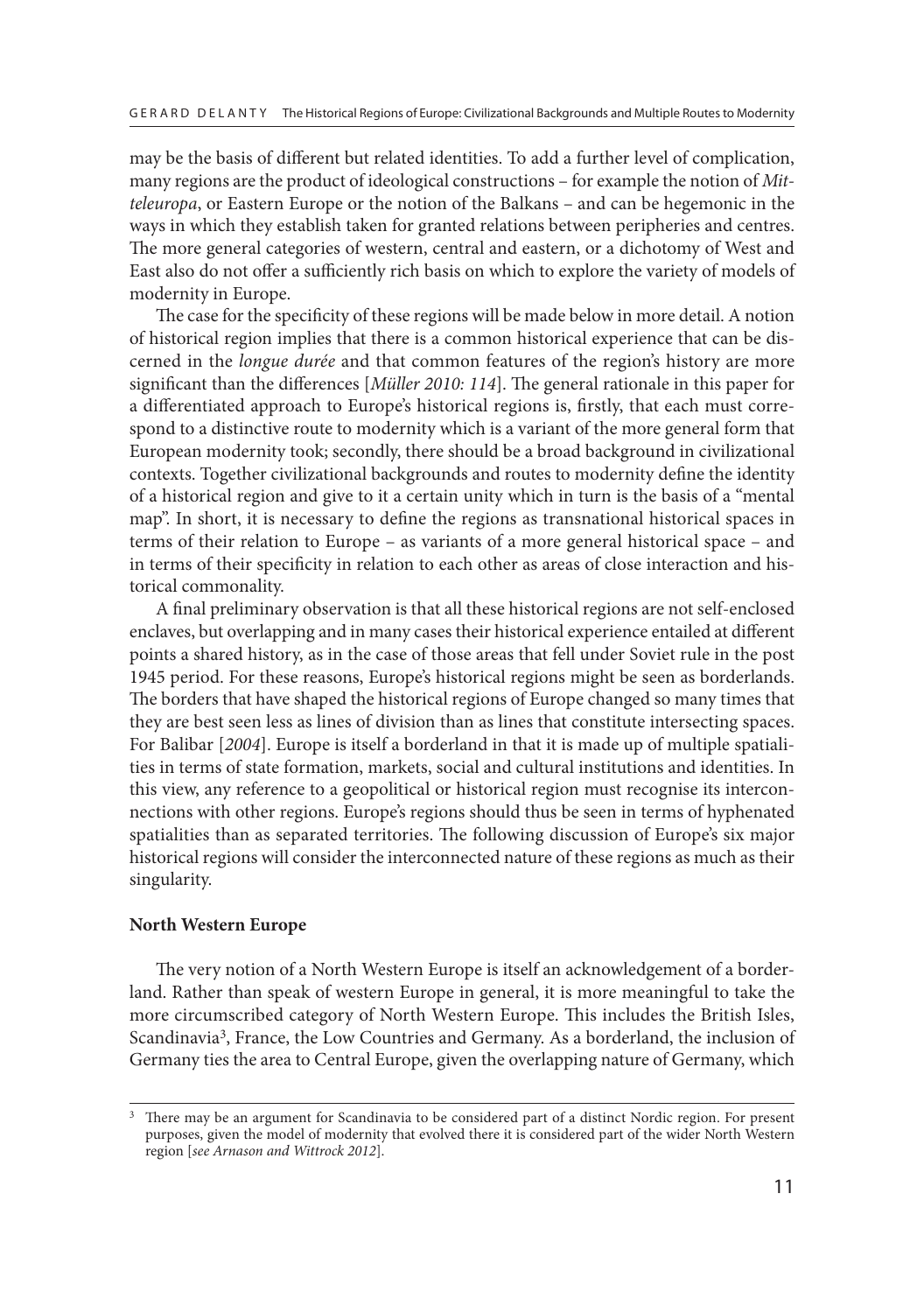includes more than one historical region. The region may be extended to include northern Italy and parts of the Iberian Peninsula could arguably claim to be part of a wider notion of western Europe. However, the notion of North Western Europe puts the emphasis on the northernness of the region and for this reason it is best seen in more limited terms as an area that can be located within the broader category of western Europe, but which exhibits distinctively northern features.

North Western Europe has been inluenced both by Central Europe in general and more speciically by Mediterranean Europe. In earlier periods, Southern Europe provided the basic civilizational orientations for all of Europe and North Western Europe bears this inluence. However, in the course of history the western area of Europe became progressively distinct from Southern Europe and its shared characteristic with the regions of Central and Eastern Europe too became less formative. The Frankish leadership under Charlemagne gave to the region its essential identity, which according to Henri Pirenne [2001] in his famous thesis first published in 1935 - "without Mohammed there would have been no Charlemagne" – was made possible by the rise and advancement of Islam across the southern shores of the Mediterranean.

As we have seen, state formation since the nineteenth century tended to move in the direction of sea-based empires and with a relatively high degree of democratization in the metropole. With its historical basis in the Carolingian kingdom and the area west of the Rhine, the North West region became what has oten been called modern or core Europe and formed the basis of what was eventually to become the European Union. However misleading the idea of a core Europe is and despite the many wars fought within the region between the dynastic powers and the later national states, North Western Europe exhibits remarkable similarity in its political, economic and wider societal structures and institutions. It has undeniably played a major role in the shaping of modern Europe both for good and for bad. The diversity of its regions in terms of cultural factors, such as language and national identity, disguises a certain unity that is discernable more in the myriad of interconnections than in a common framework. No such structure developed, at least until the formation of the EEC in 1958; yet, the region has had a relatively common history in terms of both its civilizational background and in its model of modernity. A crucial fact in its uniformity and overall dominance has been the fact that the region enjoyed relative uninterrupted growth and consolidation over several centuries, while the eastern regions underwent major changes in their civilizational directions. The Mongol invasions of Russia, the latter's expansion over eastern and central Europe, and the Ottoman conquests of the South East, the German onslaught in the 1940s led to more turbulent histories.

he civilizational roots of North Western Europe were formed by Latin Christianity and in part by the Roman Empire. However much of the area lay outside the territory of the Roman Empire, which can be considered to have been less important than the state tradition and the institutions that developed in the medieval age. A key aspect of this was the struggle between Church and State and the fact that in the balance that was inally achieved the state retained juridical autonomy and was not subordinated to ecclesiastical authority. The result was a clear separation of state and society. The states that formed in Northern Western Europe have been relatively settled in their basic structures and territories and the nation-states that consolidated there witnessed greater stability and continuity than in most other parts of Europe where the state tradition and nationhood led to less peaceful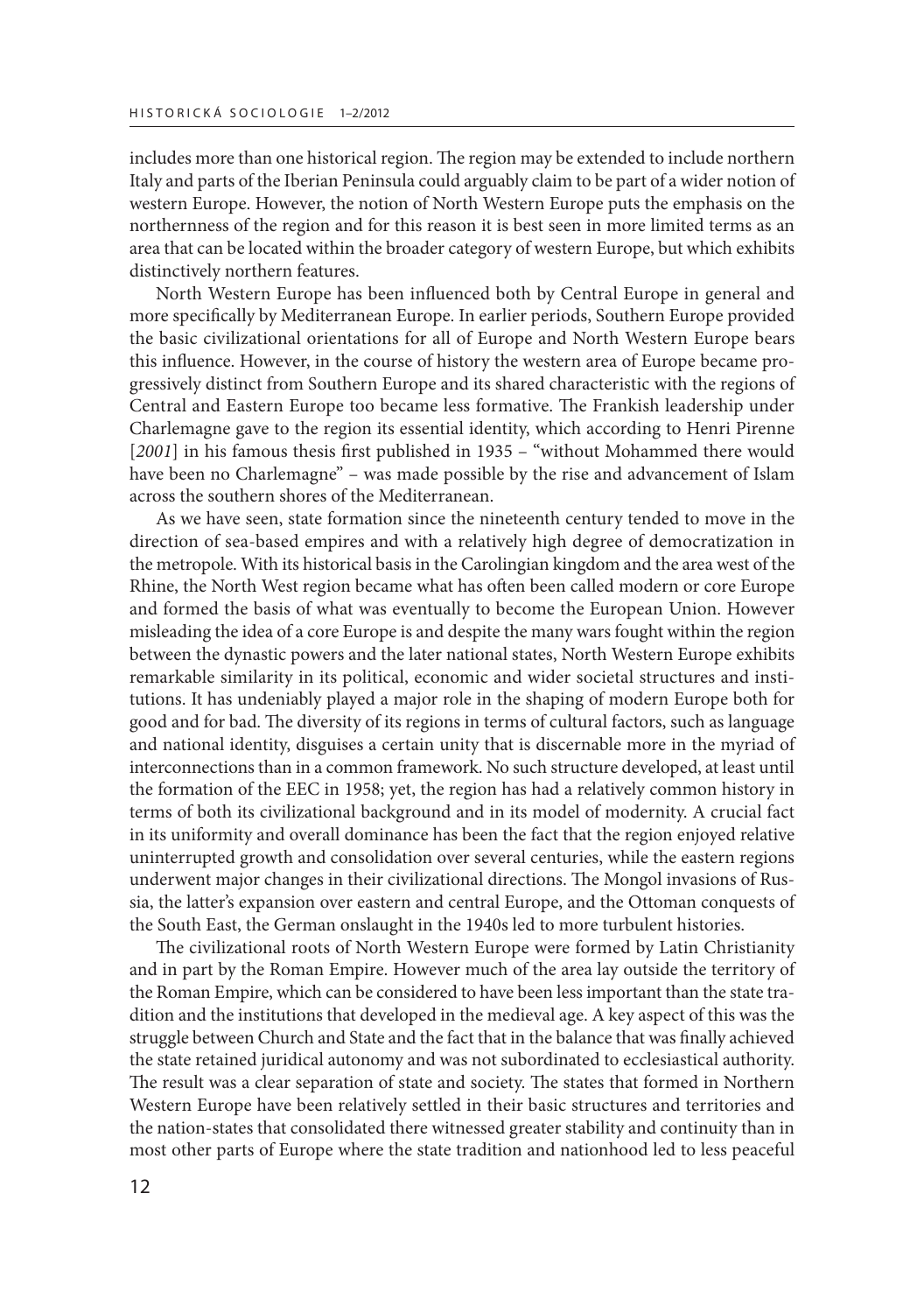outcomes. Earlier, feudalism established the conditions for economic and political stability as did its relatively early abolition. The "Great Transformation" that led to the emergence of the modern market society that Karl Polanyi [1944] characterized as the basis of modern society was most vividly present in North Western Europe where the industrial revolution and the formation of the modern class structure was also most advanced. In addition to these factors relating to the state formation and market society, North Western Europe had a long tradition of the autonomy of the city vis-à-vis the countryside. The rise of civil society, decisive for the emergence of modernity, was possible only because of the autonomy of the city and the kinds of authority that it cultivated. Later patterns of democratization were built on these foundations.

The societal model of modernity that developed in North Western Europe can thus be characterized as a relatively distinct one whose early crystallization has been important in the overall shaping of Europe. The Cold War and the rise of military and fascist regimes in southern Europe in the post-1945 period gave to it an additional identity based on democracy and capitalism. For instance, Spain, under Franco until 1975, was relatively isolated and experienced a diferent transition to the European social model in the twentieth century that clearly demarcates it from the experience of North Western Europe. In this region democratic capitalism enjoyed a period of uninterrupted growth since 1945 in contrast to Eastern and Southern Europe, where the democratic tradition was variously interrupted. Italy, at least until the 1980s, was the exception, but there the huge divide between north and south and the power of the Mafia in Italian politics, put it on a diferent trajectory from Northern Europe. North Western Europe contains the most powerful economies in Europe and in the world, the Germany, UK, France, the latter two having had the largest overseas empires. It can be inally noted that North Western Europe was western in another sense: it was part of the wider West world with its centre in the Atlantic rather than in the Mediterranean or Black Sea. Today, in the twentieth first century, this may have lost much of its force, but in the previous century it gave to the area an identity that consolidated an historical trajectory that might otherwise have had less specificity.

#### **Mediterranean Europe**

The notion of a Mediterranean Europe presents some obvious difficulties since it covers a wider and diverse area stretching from the Iberian peninsula, southern France, Italy, part of the southern Balkans and Greece. As with all of the historical regions of Europe it does not have clear cut boundaries and more or less all of its constitutive countries are not entirely Mediterranean in their entirety. Unlike the other historical regions it is more difficult to specify a historical core area, though arguably that core is Roman. The case of Greece is a complication, since its civilizational background and path to modernity is markedly diferent from the countries of the western Mediterranean. For this reason it is probably best located as part of South Western Europe. Another complicating case is Portugal, while not having a Mediterranean coast and more Atlanticist in orientation is nonetheless from its civilizational inluences clearly not too far removed from the wider Iberian context. Despite these qualifications it is possible to speak of the specificity of a Mediterranean Europe as a historical region.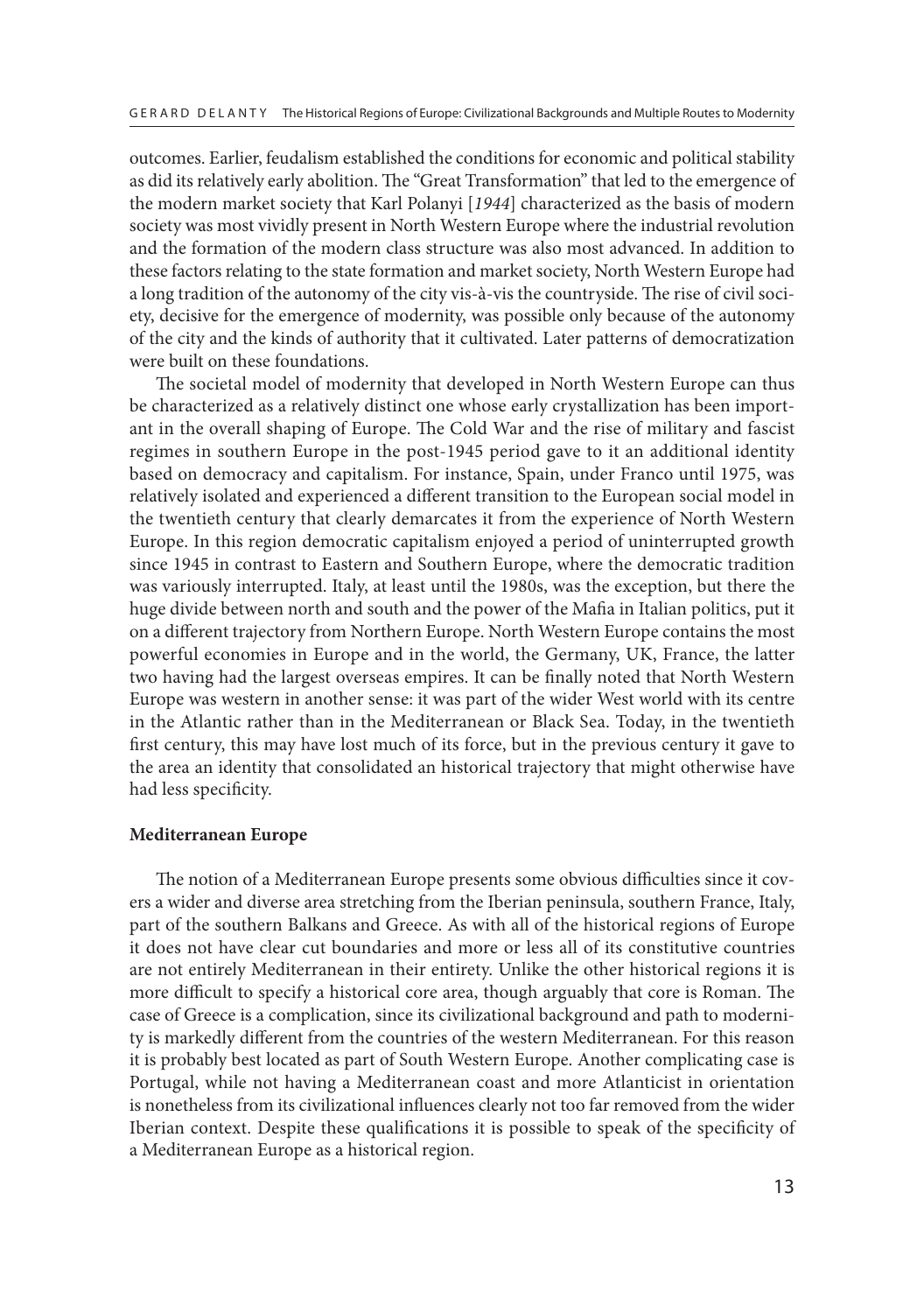his region is above all a civilizational one that was shaped by the Roman Empire and Catholicism. The Roman Empire provided the most enduring cultural and geopolitical framework for the emergence of Europe, but this was primarily a Mediterranean civilization rather than a northern or western one. The cities founded by the Romans as well as the roadways they built gave to the region a matrix that laid the basis of a civilizational orientation. However, the post-Roman empires were all greatly shaped by its legacy as were the national cultures and the modern nation states that emerged in the area. The Holy Roman Empire is one such legacy that for almost a thousand years from the tenth to the eighteenth century gave a certain unity to much of Europe. While this had a pronounced Habsburg dimension since the early sixteenth century, when it became known as the Holy Roman Empire of the German Nation, it was modelled on the memory of Rome. The cultural heritage of the Roman empire is easily discernable along the shores of the Mediterranean in ways of life, language, religion, climate and the built environment. Greece, diferent in its language and religion from the largely Latin inluenced western areas, is equally part of the Southern Eastern historical region; its state tradition is diferent from the western European one, as its model of church state relations, and the slow development of capitalism marks it off from the wider Mediterranean area.

he Roman origins of Mediterranean Europe draw attention to the wider unity of the Mediterranean and the fact that the Roman Empire was not simply European but included North Africa and parts of the middle east. The Roman Empire was itself shaped by Greek antiquity and by the numerous cultures it encountered. Entailed in this is the idea of a Euro-Arab region, for both the European and the Arab shores of the Mediterranean form part of the wider unity of the region. This was not only in the distant past. Much of the Maghreb was part of Europe in the twentieth century and several wars were played out in the area as a result of the imperialist ambitions of the European powers. Algeria was an integral part of France until ater the war of independence in 1962; the circumstances that led to the Spanish civil war emerged from the loss of Spanish dominion in North Africa; fascist Italy sought to control Ethiopia. The notion of a Mediterranean Europe as a historical region is best understood as a borderland region formed out of cross-cultural encounters and the civilizational legacy of Rome. This borderland can be considered the basis of what Ian Chambers [2008] has termed a "heterogeneous modernity" which is a particularly striking feature of the area.

he examples of Malta and Cyprus capture the spirit of Mediterranean Europe as a borderland and one deeply inluenced by the Roman origins, as well as the later Byzantine Empire. The two islands had been for long part of the Muslim world. Malta's chequered history was marked by various periods of conquest by the Normans, the Arabs, the Germans, Spanish, British and was the scene of numerous wars. Cyprus is an example of Greek, Greco-Roman, and Ottoman encounters and divisions. Today these islands are part of the EU and constitute the heart of the wider Euro-Mediterranean area, an identity that was revived in the 1990s with the enlargement of the EU.

he idea of a European Mediterranean took on a new form in 1995 with the Euro-Mediterranean partnership between the European Union and the countries of the Southern Mediterranean, and revived in 2008 with the idea of the Union of the Mediterranean, which was created to promote economic integration and democratic reform across sixteen countries in Southern Europe, North Africa and the Middle East (these being Albania,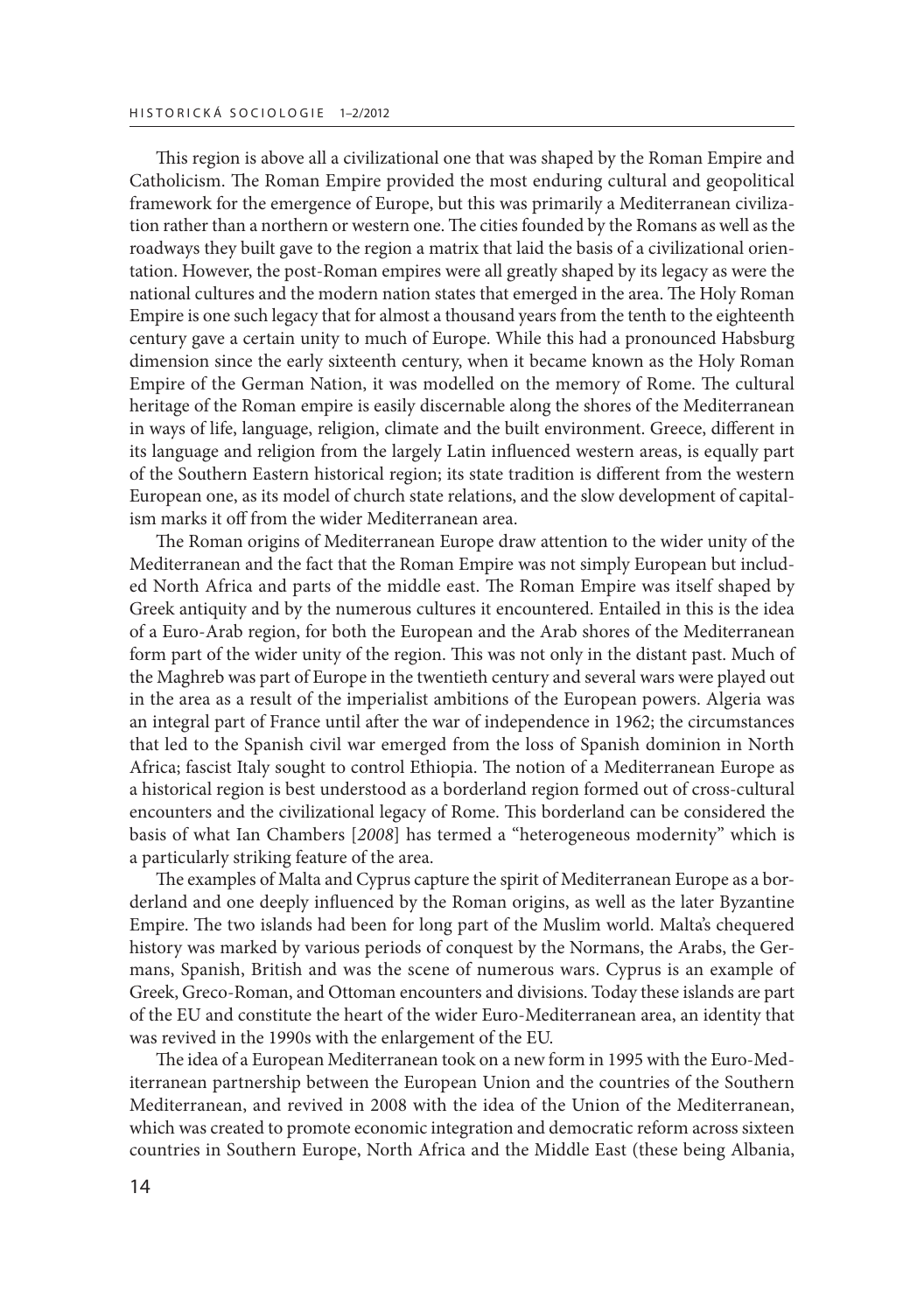Algeria, Bosnia and Herzegovina, Croatia, Egypt, Israel, Jordan, Lebanon, Mauritania, Monaco, Montenegro, Morocco, the Palestinian Authority, Syria, Tunisia and Turkey). The EU has been efective in giving shape to the European Mediterranean as a regional identity [Pace 2004; Featherstone and Kazamias 2001].

In terms of patterns of modernity that developed in the region, Mediterranean Europe, the historical models of modernity associated with France, Italy and Spain can all be considered to be irmly within the wider western Europe tradition, albeit with large variations and uneven development, such as the contrast between southern and northern Italy. The twentieth century fascist and military regimes in Italy, Portugal, Spain, and Greece – and the civil wars within the latter two countries – are a reminder of a weaker state tradition and an interrupted transition to democracy. The case for the distinctiveness of a Mediterranean Europe is largely made on the basis of its civilizational inluences. However, considered as a whole the pattern of modernity in terms of state formation, capitalism, and civil society bears the mark of the European societal model in so far as the democratizing inluences of civil society are concerned. In all its areas the national state was established by the nineteenth century, a feature it shares with North Western Europe and a contrast to Central and Eastern Europe. For all these reasons the idea of a Mediterranean Europe can be regarded as a distinctive transnational historical region.

#### **Central Europe**

Of all of Europe's historical regions, Central Europe is the one that comes closest to having a regional identity rooted both in civilizational currents and in a model of modernity.<sup>4</sup> The idea of Mitteleuropa has a long resonance in the German speaking world. Although not an identity as such, it invokes a heritage that is distinct from both eastern and western Europe. Like the term Europe itself, it has always been a contested term and has had different uses depending on when and by whom it has been used. It had pan-German origins, but with the political instrumentalization of the pan-Germanism with the Nazis, it became most widely used as an Austrian nostalgic term for the Europe of the Austro-Hungarian empire. In the 1980s it acquired a more pronounced political meaning in Hungary and Czechoslovakia as a way of deining the European heritage of those countries against the Soviet Union and communism. In this use of the term, as advanced by Milan Kundera and George Konrad, it signified civil society. As a historical region, Central Europe - as opposed to the idea of Mitteleuropa – includes southern Germany, Austria, Switzerland, and much of what will be discussed separately as East Central Europe, namely Poland, the Czech Republic, Slovenia and Slovakia. he historical heart of the region is the area once covered by the Austro-Hungarian empire. Its centres were Vienna, Prague, Ljubljana, Trieste, Bratislava and Budapest and could be extended to parts of South Eastern Europe, certainly Zagreb. In this sense it is a poly-centric historical region.

The idea of *Mitteleuropa* has been the subject of several influential works that have contributed to the regional identity of the region. The most well known are Friedrich Naumann's Mitteleuropa in 1915, Thomas Masaryk's The New Europe in 1918 and Claudio Magris's Danube [2001]. The geographical and political notion of Mitteleuropa by definition can

<sup>&</sup>lt;sup>4</sup> This section draws in part on Vidmar-Horvat and Delanty [2005].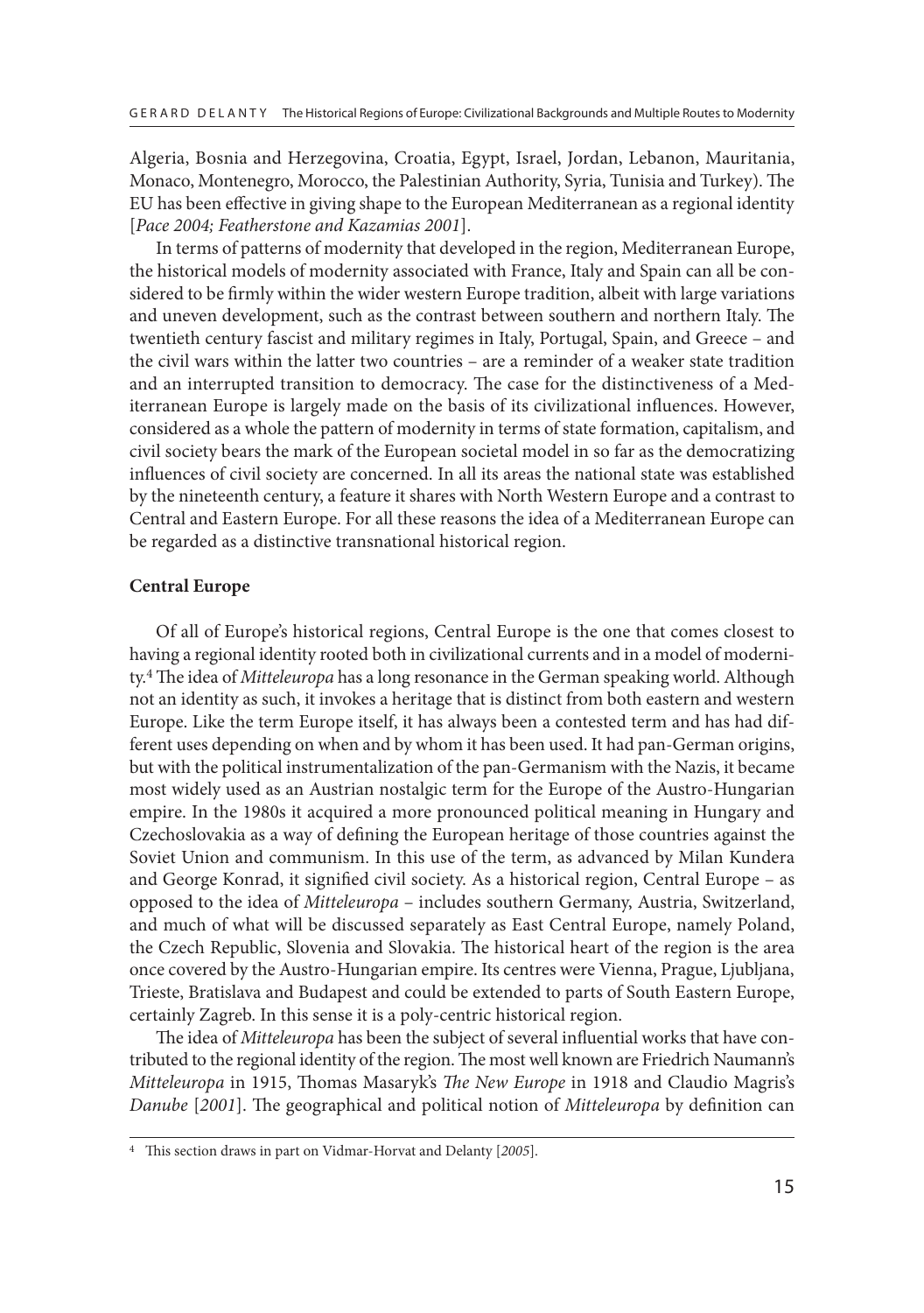only be a relative term since its deinition rests on assumptions on the borders of Europe. In the case of the eastern border, which has been the most important in the self-deinition of Mitteleuropa, this has shited numerous times. As Kundera [1984: 35] has written, "Its borders are imaginary and must be drawn and redrawn with each new historical situation". Obviously, the notion is essentially cultural rather than geopolitical.

The idea of Mitteleuropa had been part of German economic policy since Frederick List promoted it as an area of free trade, but it should not be equated with Prussian expansionism. For Naumann Mitteleuropa referred to the larger German speaking lands as well as the non-German regions of the Habsburg empire, and was as much a political and cultural category as it was economic; Thomas Masaryk, the first president of Czechoslovakia, in contrast, used the term to exclude German and Austria, essentially meaning the smaller countries of East Central Europe (see below). In this view, Mitteleuropa is not located between north and south and could include Greece and Finland. A related idea, inluential in Germany in the inter-war years, was the notion of Zwischeneuropa, first coined by the geographer Albrecht Penck in the early twentieth century, and which can be translated as a borderland Europe, though literally meaning "in between" Europe, that is the "in between" areas between East and West. The term was revived in Austrian nationalism to connect the country to the Habsburg past. Any discussion of the notion of Mitteleuropa runs the risk of either polemics or simpliication. Like Europe as a whole it lacks clear borders, suggesting it is more like a state of mind or a culture or fate, as Milan Kundera has argued, than a state or territory.

The notion of Mitteleuropa should not be dismissed as nostalgia for the Habsburg empire, Catholicism or as a German expansionist ideology, simply because it had too many meanings, which include a certain cultural cosmopolitanism. In a region where the nation-state developed later than in North Western Europe, there is some value in re-assessing it in light of the region's multi-ethno-nationalism. In addition, there is the relevance of the wider appeal in the region for a supranational ideal. Without this the very possibility of Czechoslovakia or Yugoslavia, as a union of states, or the Dual Monarchy of Austria and Hungary would not have been possible. These now vanished confederal states were a feature of the political landscape of Europe in the mid-twentieth century and their disappearance has not been without a certain loss of opportunity to a create multi-national state. It was this sense of the term that the Austro-Marxists sought an alternative to the nation-state in the aftermath of the first world, for they believed that the political structure of the Dual Monarchy could be used to construct a new post-imperial political framework.

The notion of Central Europe/Mitteleuropa had considerable appeal to civil society intellectuals (such as Michnik, Konrad, Havel) in Poland, Hungary and Czechoslovakia in the 1980s. Kundera's famous 1984 essay "The Tragedy of Central Europe", although written in exile, captured the mood of the period with his notion of a "return to Europe" and thus signalled an anti-communist appeal to the European traditions of the region. In the 1989 discourse on Mitteleuropa Russia is the Other. It was a contrast, too, to the western triumphalist narrative of the "end of history" and instead called for the "re-birth of Europe". In this use of the term, modernity as a societal condition is most evident, for by Europe is signalled the political assertion of the autonomy of civil society against the absolute state and the suppression of individual and collective liberty. Viewed in such terms, Mitteleuropa is not just a civilizational milieu, but relects a model of modernity in which the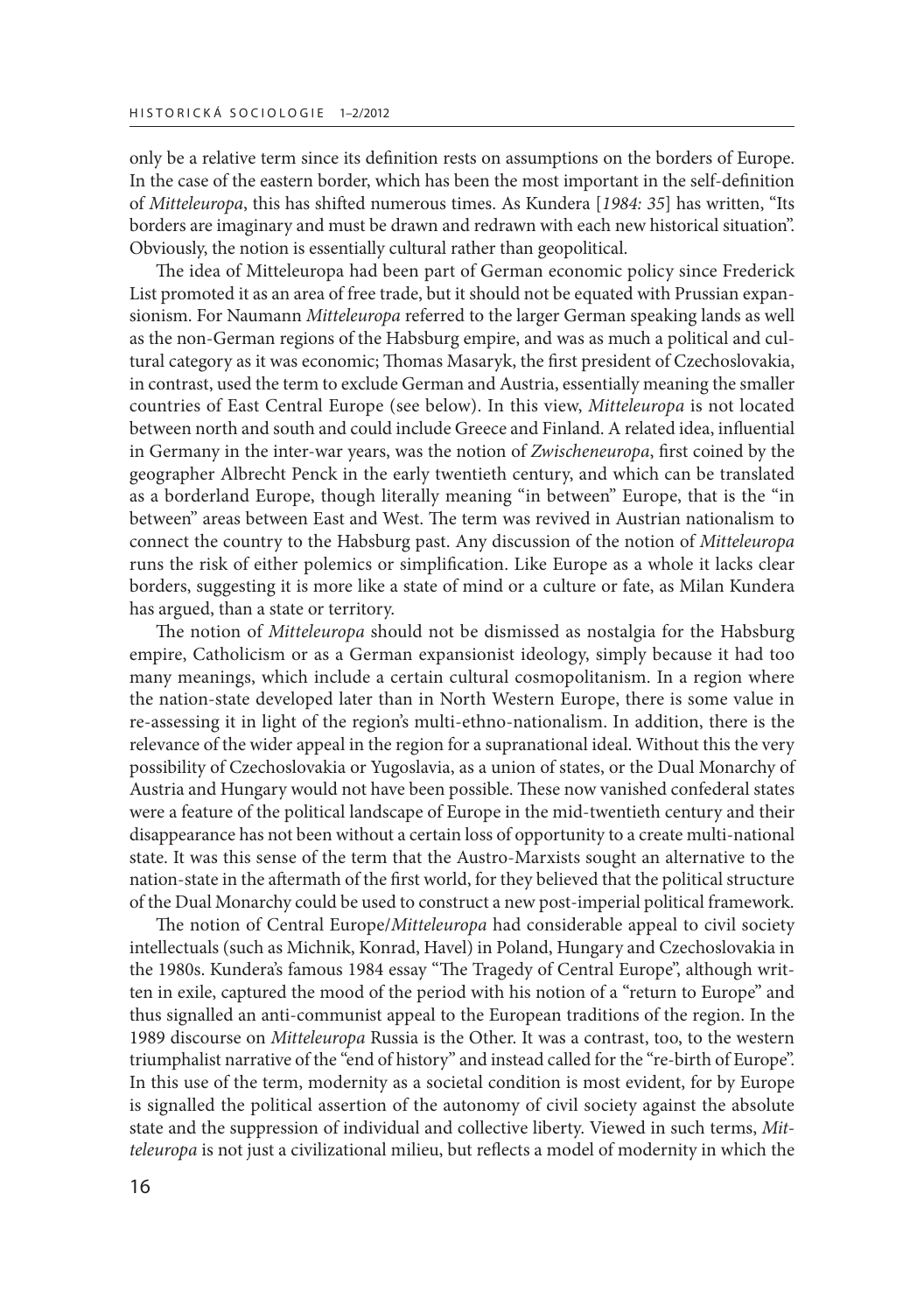conlict between civil society and the state has been central to its identity. It is possibly this post-socialist conception of Mitteleuropa that has the most relevance for the present day; it ofers a way to re-address the question of the inter-cultural and multi-national legacy of a poly-centric region whose borders have continued to change.

#### **East Central Europe**

In recent years the notion of East Central Europe has emerged less as an alternative to the idea of Central Europe than a demarcation within it of a more narrowly deined region [see Arnason 2005a; Arnason and Doyle 2010; Troebst 2003]. Unlike the broader category of Central Europe it does not have the same resonance in terms of an identity and has been mostly used by historians of the region, such as Szücs [1988] and Halecki [1950, 1953], who noted an inner dualism within Central Europe between its western and eastern orientations. Yet a case can be made for its relevance as a distinctive historical heritage. While Central Europe refers to a wider area that includes the German speaking world and much of the Habsburg territories, the notion of East Central Europe pertains specifically to Poland, Hungary, the former Czechoslovakia. The notion should be extended to include Slovenia, which can also be regarded as part of Central Europe's eastern face. However, the core has generally been taken to be Hungary, the Czech lands, and Poland. The notion of East Central Europe in many ways approximates to the non-Austro-German Mitteleuropa, and a contrast to what might be more accurately termed West Central Europe. As a region, it is located between the Baltic and the Adriatic, on the one side, and on the other between Russia to the East, the Ottoman Empire to the South East and the various incarnations of the German empires in West. For this reason, it accords most precisely with the idea of "the lands in between". The region is thus to be distinguished from the Ottoman influenced South Eastern Europe and from North Eastern Europe, in the sense of the western Russian speaking world and the Baltic region (see below). Szücs, in his classic essay written in 1981, argued it lay between two areas of expansion: the western zone of expansion and the Russian one to the East [Szücs 1988: 313].

In civilizational terms, East Central Europe is a product of western Christianity, but represents the interface of the Carolingian tradition with Slavic, Hungarian, and eastern influences. Its identity was shaped against the Ottomans to the South East and the Russians to the East. As Arnason [2005a: 392] has argued, its heritage is more intra-civilizational than inter-civilizational, since the dominant inluences were variants of Western Christianity. However, the inter-civilizational dimension is also present in view of the older conlict in the region between Western and Eastern Christianity before the final alignment with the western tradition in the ninth century. Before the formation of the Polish, Bohemian and Hungarian kingdoms, the area saw the emergence of the Christian principality of Moravia, destroyed by the Magyar invasion around 900, and later the other Czech kingdom to the west, namely Bohemia. The three kingdoms that consolidated in the region and shaped its identity as a historical region were themselves expansionist. Of the three kingdoms, though all integrated into western Christianity, the Bohemian kingdom was more closely integrated into the western tradition, being part of, and for a time, home to the capital of the Holy Roman Empire. Due to the Hussite movement, it has a good claim to be seen as the beginning of the Reformation, and the conlict between the Hussites and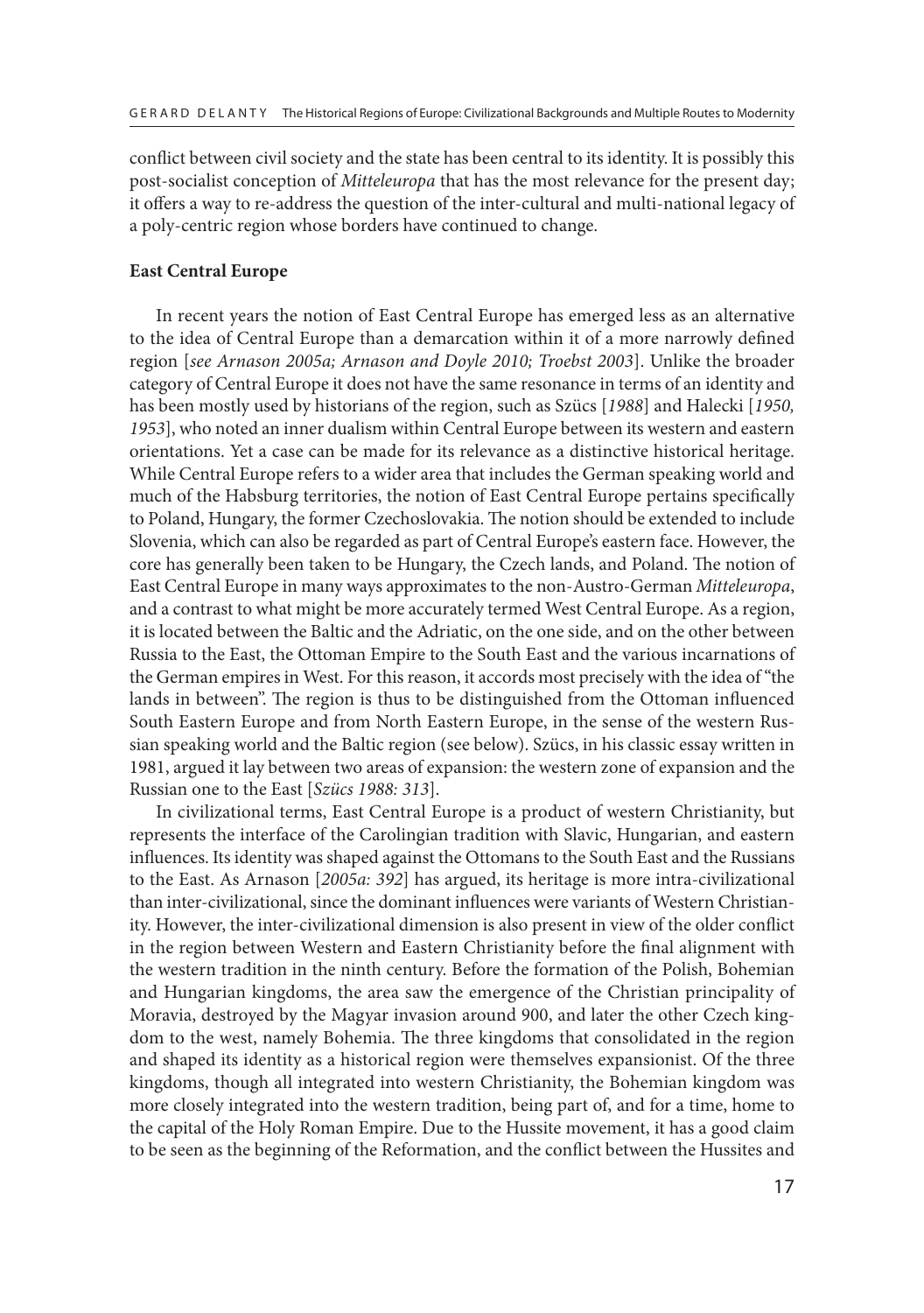a Catholic Church attempting to reform itself preigured the later battle between the Reformation and the Counter-Reformation. here is another sense in which the region can be considered to be an important area of inter-civilizational inluences. In the three core areas, Bohemia, Poland and Hungary there has been for a long a large Jewish population that was fully integrated into the social, cultural and economic life of the societies. The Jewish dimension of the region, by far the most important in all of Europe, added to its multi-ethnic diversity. The loss of this after the Shoah represents a major cultural loss for the region and for Europe.

While Hungary and the Czech nation remained relatively intact in their borders over the centuries, the case of Poland is rather more complicated. Its borders have shited many times in history and, as with much of central Europe, it has had a divided heritage between its eastern and western orientations. Of these it is undoubtedly the western pull that has been decisive and led to the creation by the Jagellonian dynasty of the Polish-Lithuanian kingdom in the sixteenth century. Stretching from the Baltic to the Black Sea, this was a powerful and large multi-national state that was created in 1385 when the Jagellonian dynasty came to the Polish crown, consolidated into a closer union in 1569 and lasted until its demise in 1795 following the partition of Poland. This episode is also an illustration of the involvement of the region in a wider borderland area. The Lithuanian link did not endure, though arguably a case could be made for the inclusion of Lithuania and the Baltic states in the category of East Central Europe. However, their diferent historical paths and later patterns of state formation and societal modernization put them on a trajectory different from that of Poland, Hungary and the Czech Republic, a region that can be extended to include both Slovakia and Slovenia.

An example of the civilizational current in the region, pan-Slavism was for a time a relection of a transnational identity that tied the region to a broader trans-region. Although it did not endure, due not least to the diverse Slavic traditions, significant cultural diferences between the Russian and Polish Slavophiles, and the diferent routes that the Slavic peoples had embarked on, it illustrates a departure from the wider Central European region. The eastern versus the western faces of the regions were less strong in the Czech lands and in Hungary, while in Poland the search for a Slavic nativism based on a peasant culture ceased to be signiicant by the twentieth century and in all parts of the region a pronounced European consciousness was present and, especially in the Czech case, an integral part of its national identity.

From the perspective of modernity, the core countries of East Central Europe can all be seen as within the broader category of European modernity. Their historical experience has been marked by resistance to absolutism. In the early modern period, especially in the Poland and in Bohemia, but also in Hungary, there was considerable resistance to absolutism, in the case of Bohemia resistance to the Habsburgs and in the case of Poland to the Russian empire. Within their territories absolute rule was curbed by traditions of rights and privileges of the nobles that set limits to imperial power without representation and eventually provided the ground on which nationalism would rise. This has been described as a political culture of government by estates and difers from western monarchical and absolutist rule as well as from Muscovite autocracy and Ottoman centralized statehood [Müller 2010: 115]. This tradition gave to the region a political heritage that can be seen as basis of a democratic tradition, albeit a weak one. Unlike, other parts of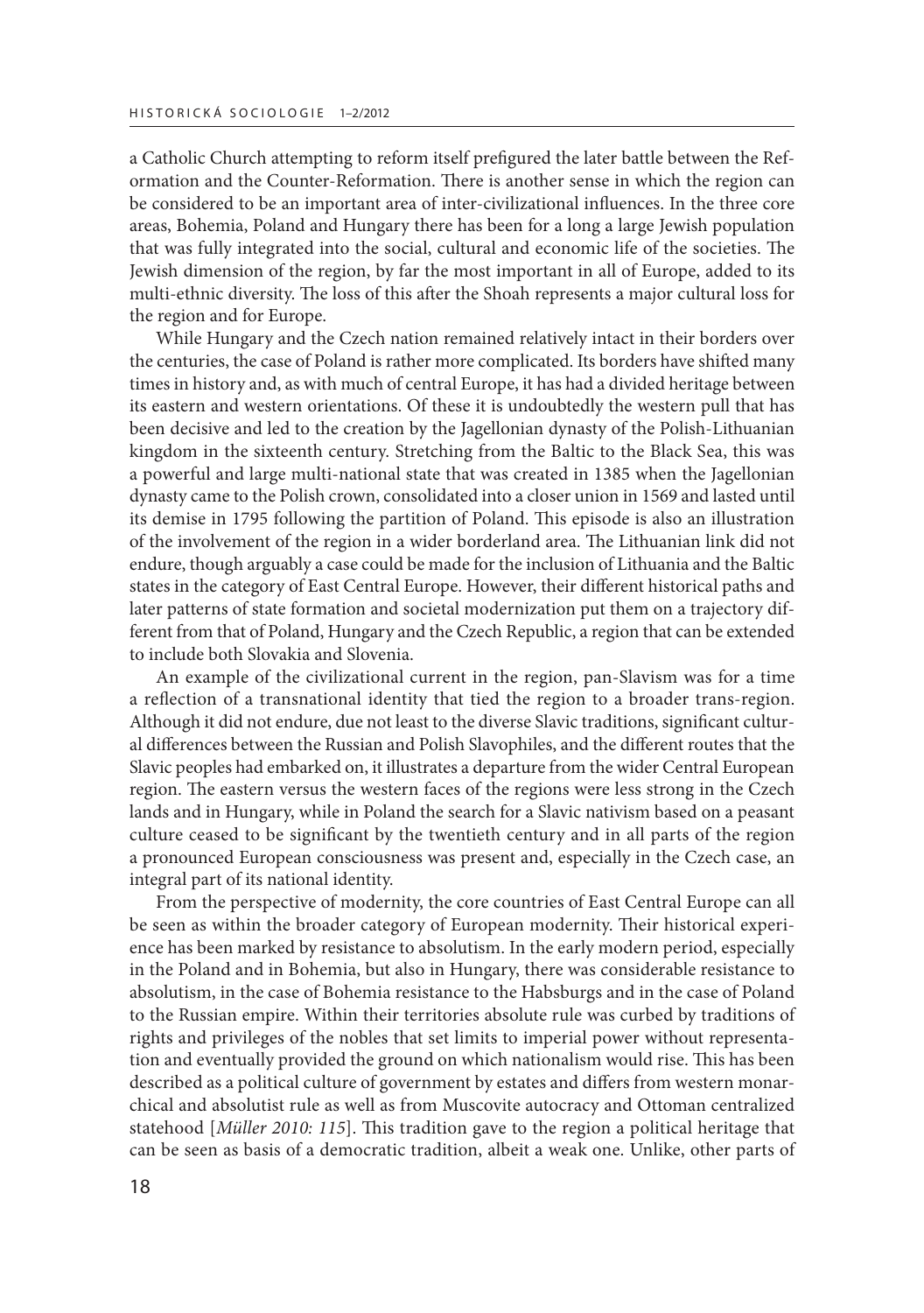what was once called Eastern Europe, such as Romania and Bulgaria, the area shared with the west a similar history based on feudalism and private ownership, though the transition to industrialization took place much later [Berend 2005: 402]. Western inluences were stronger than in the areas further east, to the south in the Balkans and to the north where Russia exerted more inluence. Despite these similarities, nation-state building since 1919 put the region on a diferent course from the mainstream North Western and Mediterranean regions, for in this region the problem of linguistic, ethnic and cultural plurality were very great and not easily accommodated into the mono-cultural design of the national state.

In the twentieth century, East Central Europe was massively transformed by the double impact of German fascism from the west and from the east by communism and Soviet occupation. his experience ensured that modernity would take a diferent form in the region, which also experienced an experiment with state formation. The creation in 1918 of Czechoslovakia can be seen as a variant of modernity that eventually proved too fragile to last and the two nations finally separated in 1992 [Arnason 2005b]. Though it should be noted that in all of the Soviet bloc in central and eastern Europe, it was in the previously more European and western oriented Czechoslovakia that communism received considerable domestic support. Some of the most signiicant debates on the meaning of democracy and civil society took place in the countries of East Central Europe in the second half of the twentieth century [see Garton Ash 1993]. The assertion of civil society by dissident intellectuals against the totalitarian state has been a signiicant aspect of European political modernity that had a transformative impact in the region leading to the eventual collapse of Soviet domination.

#### **South Eastern Europe**

As a historical region South Eastern Europe presents a number of difficulties of definition, being in part an extension of both Eastern and Central Europe. However, the specificity of the region marks it off from both in very distinctive ways. The region in question concerns the Balkans including Bulgaria, Macedonia, Albania, Greece and Romania. The latter two, especially Greece, are by no means self-evident. The case for the inclusion of Greece within the category of South Eastern Europe is made on the basis of its participation in the Byzantine-Orthodox civilizational background, which has been arguably more significant for its history than its entry to the western world since its independence from the Ottoman Empire in the early nineteenth century. Moreover, in the course of that century Greek culture had a formative impact on the rest of the Balkans. As argued earlier, Greece can also be considered as part of Mediterranean Europe. However, in consideration of the overall historical, civilizational and geopolitical context, Greece can be seen as part of South Eastern Europe, as can Romania. Since Romania was formed in 1859 out of the historical region of Moldova, along with Wallachia, the present state of Moldova can be located with the wider region of South Eastern Europe. As a historical region, South Eastern Europe while not being entirely reducible to the Balkans is unavoidably more or less synonymous with it, thus giving to the area a certain identity.

From a civilizational perspective the region is defined by two orientations. Firstly, the Byzantine and Orthodox heritage has been an important civilizational inluence. he entire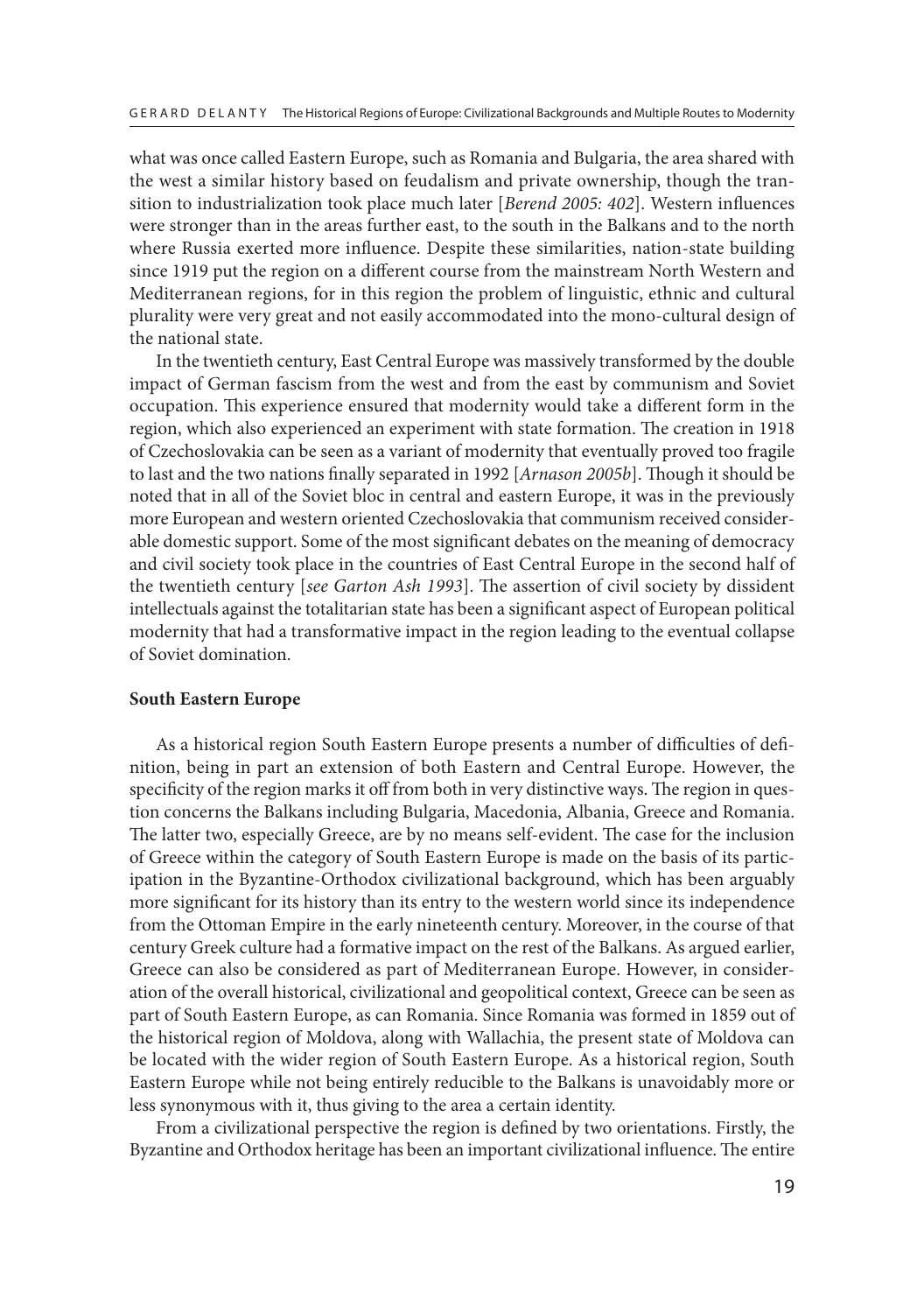Balkan region difers from the other regions of Europe by the Orthodox faith. Orthodoxy, deriving from the Byzantine tradition, has also remained an enduring feature of Bulgaria and Romania [Blokker 2010]. The second civilizational influence is the Ottoman-Islamic heritage. Since the Ottoman conquests of the Bulgarian and Serbian kingdoms, the region underwent a very diferent history to that of the rest of Europe. Due to the nature of Ottoman rule, Islam was not imposed on the populations of the conquered countries, but Islamic inluences were present and in many cases there were conversions to Islam, examples being Albania and Kosovo. More important than Islam was the wider Ottoman inluence in the region. In European historiography the area was once referred to as Turkey-in-Europe and was the object of much western, especially British, Prussian and Habsburg, foreign policy making in the nineteenth century [Müller 2001]. In addition to these factors, the Slavic component has been signiicant, uniting at least linguistically the Croats, Bosnians, Bulgarians, Macedonians, Montenegrins, Serbs, and Slovenes. Yugoslavia – meaning "the land of the Southern Slavs" – derived its name from this civilizational unity. he link between the Slavophile movement and orthodoxy adds an additional layer of weight to the civilizational specificity of the region and has often been regarded as a basis for anti-westernism. Many Bulgarians and Serbs, inluenced more by Russian than Greek culture, saw Europe as a distinct cultural form diferent from the Byzantine legacy of Slavdom and Orthodoxy [Mishkova 2008: 245].

As a geopolitical and civilizational space South Eastern Europe can be seen for much of its history located between the Habsburg and Ottoman Empires. In the case of Bulgaria, the Russian inluences were signiicant, although in this instance to be explained less by the direct impact of Russia than by appropriation by the Bulgarian intelligentsia of Russian culture in order to combat the dominance of Greek cultural superiority in the Balkan region [Mishkova 2008: 242]. In the second half of the twentieth century the area, along with much of central and southern Europe other than Greece, fell under Russian domination. The Russian and Ottoman moments, in particular the latter, shaped the region in ways that mark it off from the rest of Europe. These amount to a civilizational influence and attest to the presence within Europe of neighbouring civilizations, which give to the European heritage its character as a constellation of interacting civilizations.

Europe has been greatly shaped by the seas that surround it. This is especially true of South Eastern Europe. The Black Sea is as important, if not more, than the Mediterranean and the Adriatic seas in the region. Its place and significance in European history has been neglected. The Balkan region is generally seen as a mountainous region – the name Balkan means mountains – and one that is cut of from the rest of Europe. Placing the Black Sea rather than landmasses at the centre of stage gives a rather diferent view of the region. As Neal Ascherson [1995] has argued in his travel history of the Black Sea, over many centuries the Black Sea united cities and regions in Greece, the Ukraine, Turkey, Bulgaria and Romania. In this perspective the Black Sea is, like the Mediterranean Sea, a zone of interconnections between Europe and its neighbouring regions. The Black Sea, which receives five rivers including the Danube and the Don, has been important in European history since antiquity. he Crimea was one of the most important centres of the trading networks in the Greek world and it was especially important for Classical Athens; it was the site of a major war in the nineteenth century and the location of the Yalta conference, which symbolically represented the post-war division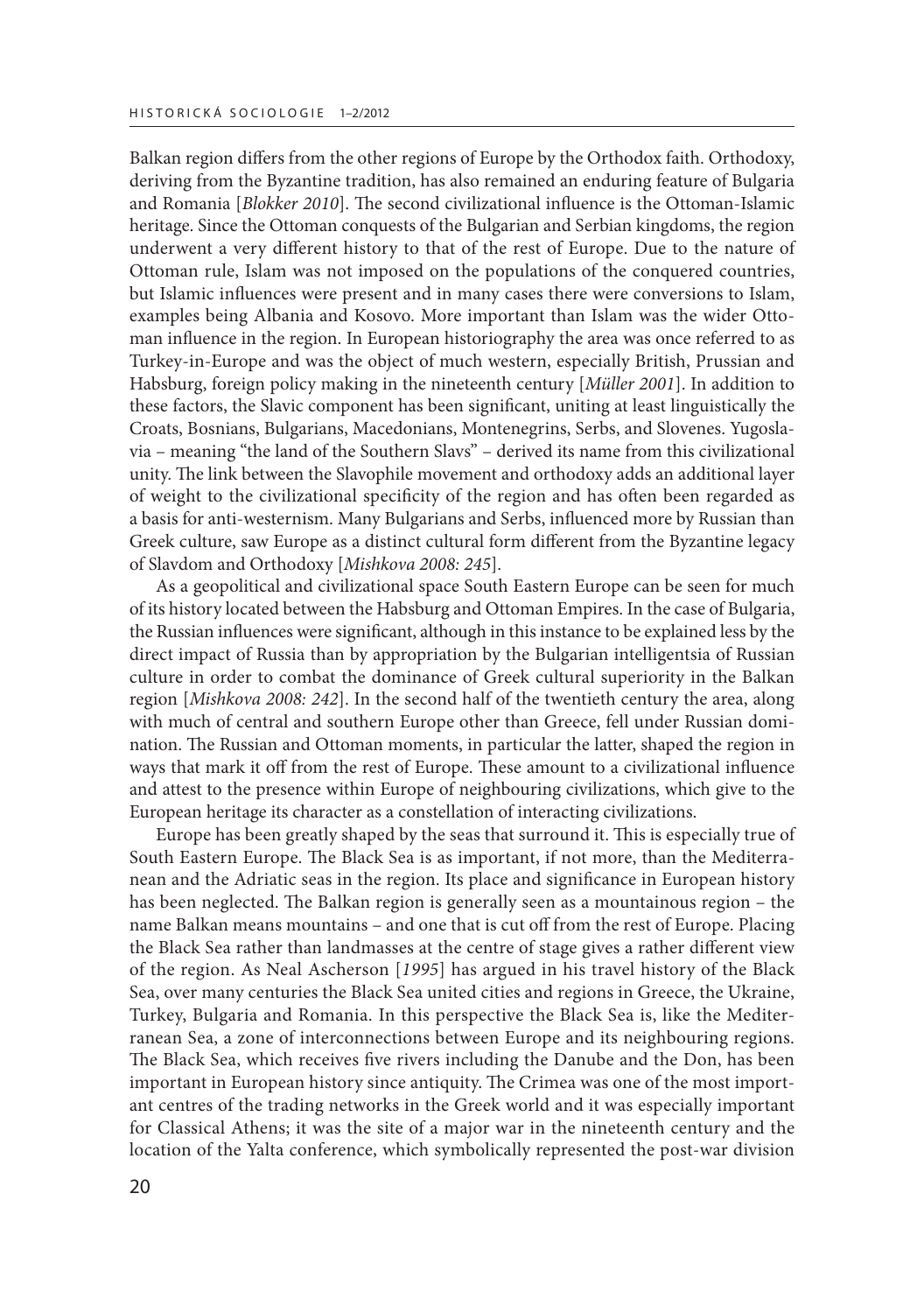of Europe between East and West [Ascherson 1995: 10; Feher 1987]. Such a view of South Eastern of Europe would place it in relation to the Caucasus area, in particular linked to Georgia and Armenia. Instead of seeing the area as cut of, as in mainstream Eurocentric accounts, it should be seen as constituting links between the diferent cities and regions drawn together by the Black Sea. In this view, William McNeill [1964] locates the region as part of a wider Danubian and Pontic European region and constituting what he termed Europe's "Steppe Frontier".

Any discussion of the modernity of the South Eastern of Europe is unavoidably complicated by the perceived view of backwardness with respect to western Europe and a representation of the region in terms of "Balkanism", which Todorova [1997] regards as another kind of Orientalism. Representations of especially the Balkan area as the opposite to the West and as an extension of the Ottoman East have also been relected in the ways the Balkans have also perceived themselves. Such positions operate on the basis of a distinction of core and periphery where by the periphery is always deined in relation to the modernity and high civilization of the core. This fails to capture the diversity of Europe and its multiple civilizational logics. By reducing the Balkan region to an extension of the Ottoman East, it also fails to understand how a diferent route to modernity is possible. his eurocentric tendency should not be exaggerated, for it would appear that it was more recent than previously thought [Mishkova 2008]. Larry Wolf [1994], for instance, claimed this hegemonic discourse was part of the eighteenth century Enlightenment, but it may have been a later nineteenth development. As Mishkova [Mishkova 2008: 251] has argued, while the "gaze of the Other" was always a feature of the Balkans, in reality there existed many gazes often in conflict with each other.

#### **North Eastern Europe**

Any account of the historical regions of Europe is complicated by the question of what constitutes Eastern Europe or the East of Europe today in light of the absence of any clear lines of demarcation. All such designations are relative – the northern tip of Norway is as geographically east as Istanbul – and generally based on the assumption that the core is the west. The Cold War division of Europe has left a lasting mark on the face of Europe, but in the longer perspective of history the division it created between an East and West needs to be diferentiated. However getting entirely rid of the notion of an Eastern Europe is also fraught with difficulties. There is a sense in which as a consequence of the developments that have occurred since 1990 that Eastern Europe should now be projected further to the east and refers to the western regions of the Russian speaking lands. In this view, Eastern Europe refers to Belarus, Kalingrad, Ukraine, and Moldova.

The approach taken in this paper is to define the eastern component of Europe by a logic that conigures the mental map in terms of East Central, South East and a North East. According to this reasoning, Eastern Europe is best seen in terms of three interrelated zones. Of these the latter is the more complicated one; instead of being termed Eastern Europe – or even "far eastern Europe" or some such formulation – the term North Eastern Europe is the more accurate one. The area comprising it includes the Baltic Republics in addition to Kalingrad, Belarus, Ukraine, and possibly Moldova. While North Western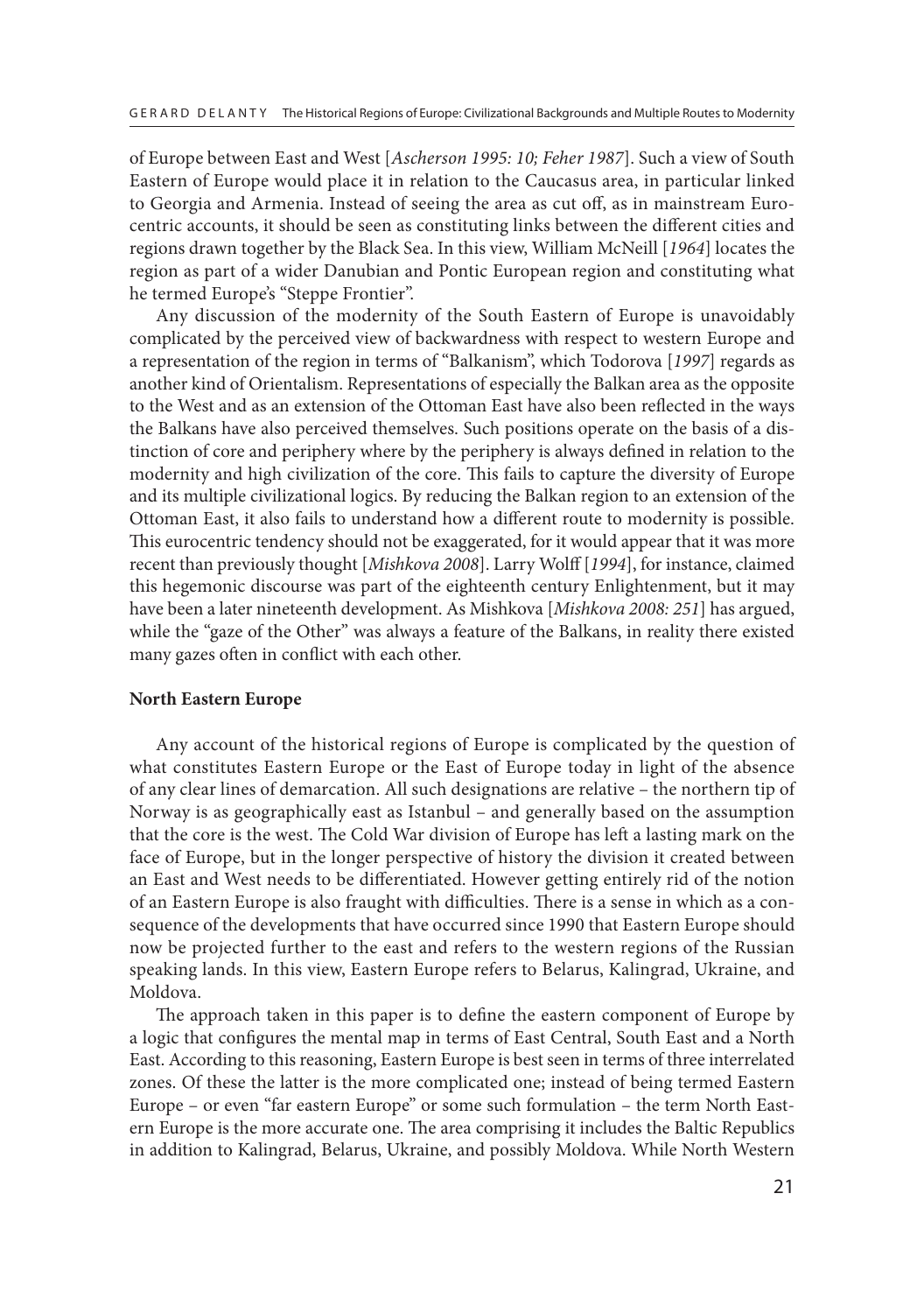Europe would then extend inland into the vastness of Ukraine, as a region the area is centrally deined by its relation to the Baltic Sea which gives it its European character as a borderland area of interconnected cities.

hese areas are clearly primarily inluenced by Russia and were for a long time part of the Soviet Union [Szporluk 1991]. The three Baltic Republics, forcibly incorporated in 1940, have always been part of the wider European area and cities such as Tallinn and Riga were important Hanseatic cities and where German was widely spoken. Unlike other parts of the region, they are also part of western Christianity, Lithuania being predominantly Catholic and also the most northern Catholic nation. Kaliningrad was the former German city and province of Königsberg in East Prussia. Moldavia, which was partially colonized by the Romans, was considerably inluenced by Romania, the modern state of which was formed in part of western Moldova. In the case of Moldova, North Western Europe merges into South Western Europe.

Belarus and Ukraine are clearly only partially European and the latter does not entirely fit into the designation North Eastern, which as used in this paper is partly as an alternative to the notion Eastern Europe (which is perhaps a more pertinent in the case of the Ukraine). However, both have strong European civilizational inluences. Polish inluences in Ukraine and Belarus have been historically strong, and of course Lithuania was part of the Polish-Lithuanian Kingdom. Parts of Poland were incorporated into Belarus ater 1945. Western Ukraine has traditionally been regarded as European and was the least Soviet area in the USSR [Szporluk 1991: 475]. Russian and Ukraine historiography has traditionally distinguished both Belarus and the Ukraine from the general course of Russian history and have emphasized its Europeanness [Halecki 1950: 137]. However, there can be little doubt that the Ukraine in general is more closely allied with Russia than with Europe, for Kiev was the common birthplace of both Russian and the Ukraine. The trajectory of Russian history begins with the Kiev Rus before the foundation of Muscovite state which became the successor of the Kievan kingdom. Due to the overlapping and entangled histories of the area, there is then a good case to include these countries in the mapping of the historical regions of Europe.

In sum, in civilizational terms North Eastern Europe has been shaped by the Russian inluence and to varying degrees by other civilizational currents. As a historical region it possibly has the weakest identity as a region, given the divisions of its history and the forcible incorporation of its territories into the Soviet Union. The Baltic republics themselves do not have a clearly articulated collective identity as a region; each having quite diferent histories prior to their incorporation into the Soviet Republic. The model of modernity in the region has been equally fragmented, depending on the degree of Russification. Of the historical regions of Europe it is the one that, with the exception of the Baltic republics, had the weakest civil society tradition and where democratization developed only relatively lately and incompletely. Again, with the exception of the Baltic Republics, where the modern market society was relatively advanced prior to their incorporation into the Soviet Union, virtually all these countries experienced a very late transition to capitalism. As a result the model of modernity that evolved there was shaped more by a feudal legacy - a term to be sure that can be used only with some difficulty in the Russian context – left by German, Nordic and Russian conquerors, and the subsequent rise of Soviet totalitarianism.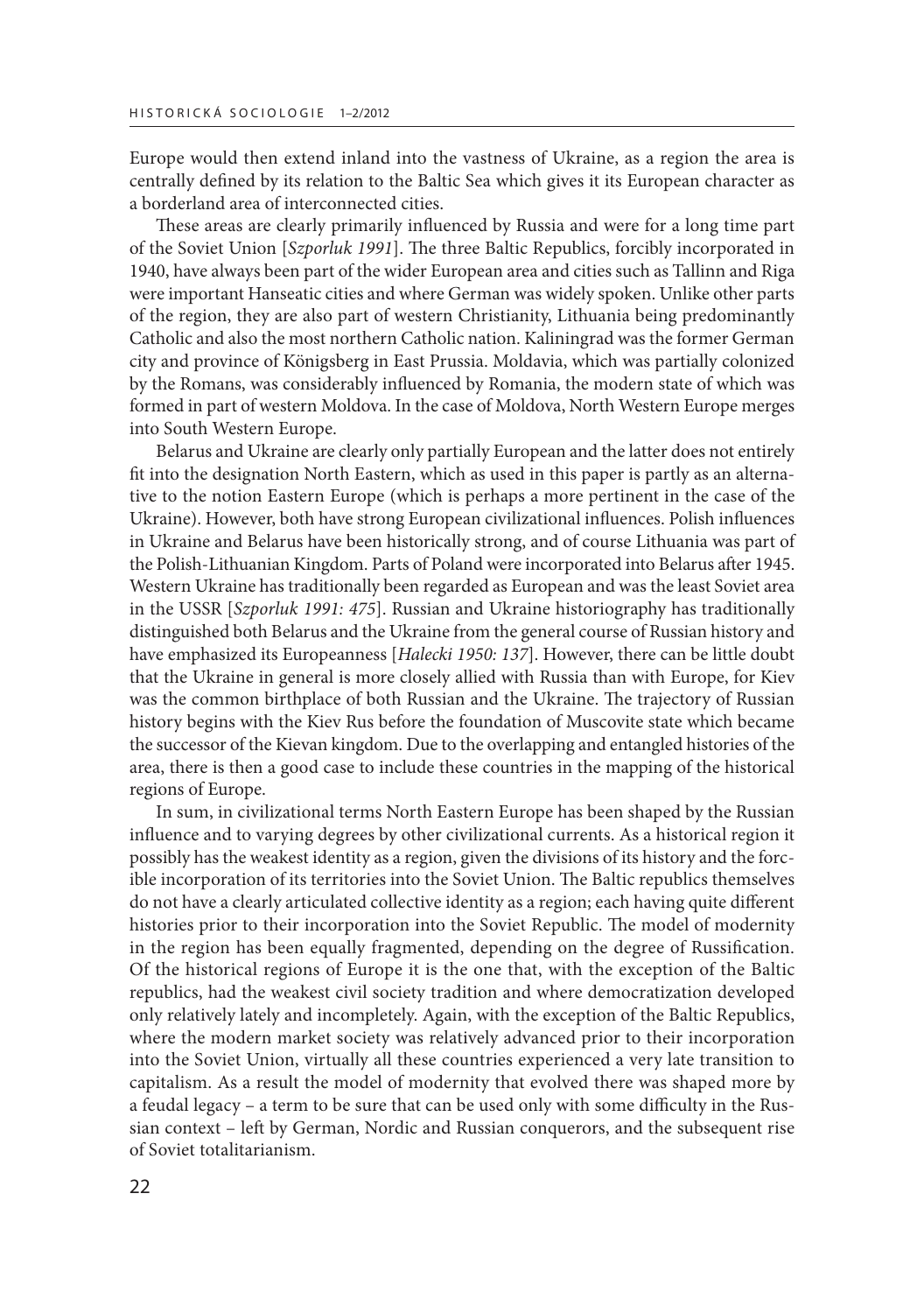#### **Conclusion**

The six historical regions discussed in this paper are historically variable and overlapping. They do not simply overlap with each other, but are also closely linked spatially and culturally with areas that lie outside the European region as a whole. The paper has stressed in this regard the formative inluence of the east in the west, and the importance of the Russian and Ottoman-Islamic worlds in the making of Europe. This serves in part to correct the older eurocentric view of the making of Europe that tended to see Europe as shaped by itself and to deine all its regions in terms of their relation to the North West. In approaching the question of the historical regions of Europe from such an inter-civilizational perspective, it may be possible to avoid an account that sees unity only as possible in face of a common enemy, for as we have seen there was neither one enemy that predominated nor was there a single core that gave to Europe its identity. To the extent to which it is possible to speak of the "idea of Europe", this must be found in the plurality of its regions, which offer an alternative to accounts of European history in terms of national narratives. The emphasis on a plurality of regions with their own civilizational backgrounds and routes to modernity does not, it must be noted, mean that there is no unity since all these regions interacted with each other and ultimately such interaction made possible the genesis of modernity and the formation of Europe as a world historical region.

#### **References**

- Arnason, Johann P. (ed.). [2005a]. East Central European Perspectives. Special Issue of the European Journal of Social Theory 8  $(4)$ , pp. 387-400.
- Arnason, Johann P. [2005b]. Alternating Modernities: The Case of Czechoslovakia. European Journal of Social Theory 8 (4), pp. 435-51.
- Arnason, Johann P. and Doyle, Natalie (eds). [2010]. Domains and Divisions of European History. Liverpool: University of Liverpool Press.
- Arnason, Johann P. Wittrock, Bjorn (eds). [2012]. Nordic Paths to Modernity. Oxford: Berghahn Books. Ascherson, Neal. [1995]. Black Sea: The Birth Place of Civilization and Barbarism. London: Cape.
- Balibar, Étienne. [2003]. We are the Europeans: Relections of Transnational Politics. Princeton: Princeton University Press.
- Berend, Ivan T. [2005]. What is Central and Eastern Europe? European Journal of Social Theory 8 (4), pp. 401–16.
- Chambers, Iain. [2008]. The Mediterranean Crossings: Politics of an Interrupted Modernity. Durham, NC: Duke University Press.
- Delanty, Gerard. [2003]. The Making of a Post-Western Europe: A Civilizational Analysis. Thesis Eleven 72, pp. 8–24.
- Featherstone, Kevin Kazamias, George (eds). [2001]. Europeanization and the Southern Periphery. London: Frank Cass.
- Garton Ash, Timothy. [1993]. The Magic Lantern: The Revolutions of '89 Witnessed in Warsaw, Berlin, and Prague. London: Vintage.
- Feher, Ferenc. [1987]. Eastern Europe's Long Revolution against Yalta. East European Politics and Societies 2 (1), pp. 1–34.
- Halecki, Oscar. [1950]. The Limits and Divisions of European History. New York: Sheed and Ward.
- Halecki, Oscar. [1953]. Borderlands of Western Civilization: A History of East Central Europe. New York: Ronald Press.
- McNeill, William H. [1964]. Europe's Steppe Frontier. Chicago: University of Chicago Press.